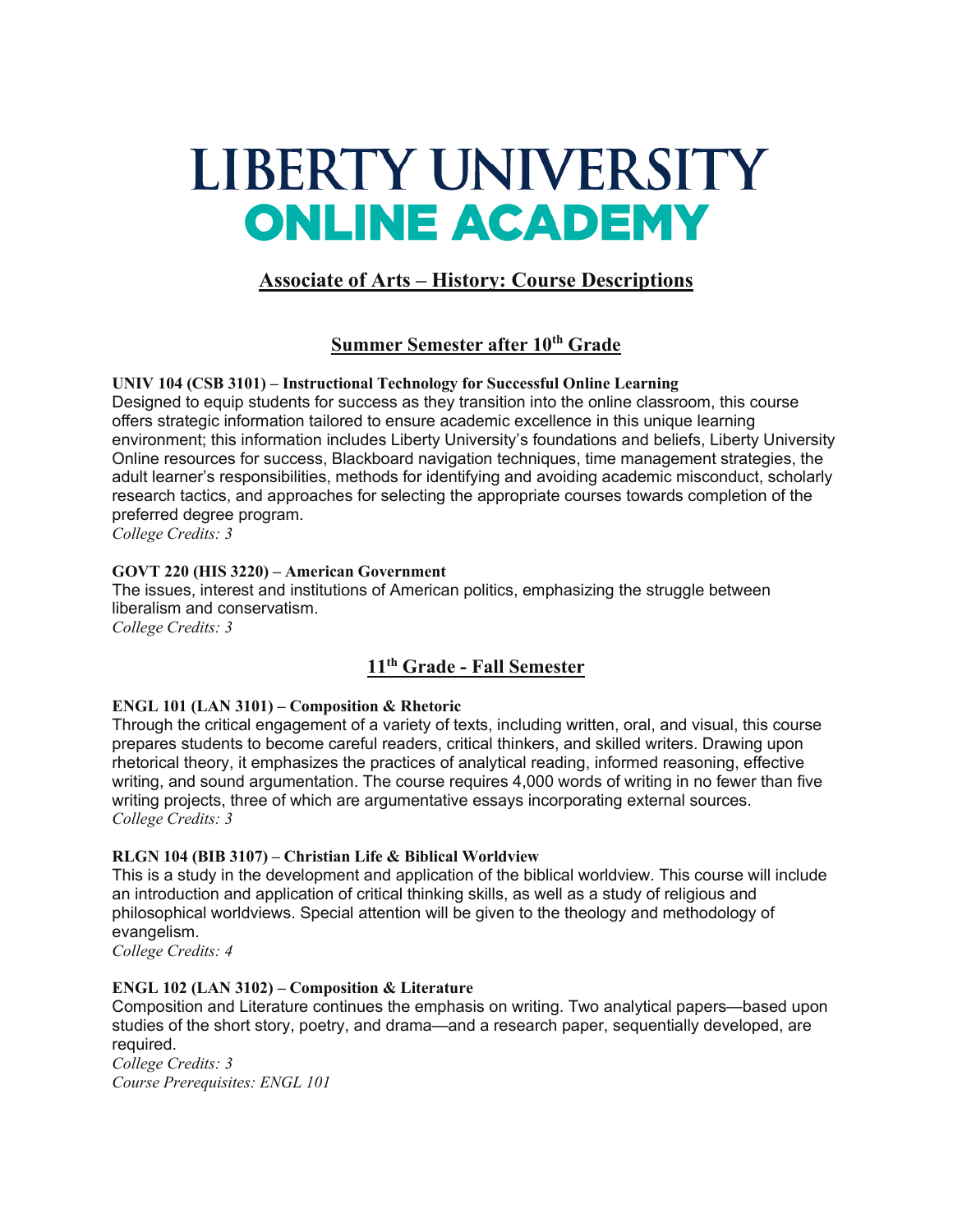#### **BIBL 104 (BIB 3106) – Survey of Old & New Testament**

This survey course is designed to lay a foundational understanding of Scripture via a historical survey of the Old and New Testaments. The student will engage a range of learning activities related to the issues interacting with biblical literature, basic hermeneutical principles, key themes and persons of the canon, and the redemptive theme of Scripture.

*College Credits: 4*

## **11th Grade - Spring Semester**

#### **COMS 101 (LAN 3103) – Speech Communication**

Study and practice in communicating ideas competently in public speaking. Students are also given a foundation for the development of communication skills in other human communication contexts, including dyadic and small group communication. *College Credits: 3*

#### **HIUS 221 (HIS 3221) – Survey of American History I**

A survey of the political, social and economic developments of America from the colonizing experience through the Civil War with emphasis on the development of the American democratic tradition.

*College Credits: 3*

#### **GEOG 200 (GEO 3200) – Intro to Geography**

An introductory course in the physical and cultural phenomena of the earth, stressing spatial distribution of these phenomena.

*College Credits: 3*

#### **HIUS 222 (HIS 3222) – Survey of American History II**

A survey of American history from Reconstruction to the present, stressing interpretation and analysis of major eras and trends.

*College Credits: 3*

#### **Summer Semester after 11th Grade**

#### **MATH 115 (or higher)**

Students must take MATH 115 or higher. MATH 115 is recommended. *College Credits: 3 Course Prerequisites: MATH 110, Math Assessment, or SAT/ACT*

#### **BIOL 101 (SCI 3101) – Principles of Biology**

An examination of the fundamental characteristics common among living things. Emphasis is placed upon studies of the cell, energy, metabolism, reproduction, heredity, ecology, phylogeny and the diversity of life.

*College Credits: 3*

#### **BIOL 103 (SCI 3103) – Principles of Biology Lab**

Laboratory exercises selected to demonstrate basic biological concepts. Emphasis is on plant and animal cell chemistry, composition and function, organismal structure and function, biological diversity and population ecology.

*College Credits: 1*